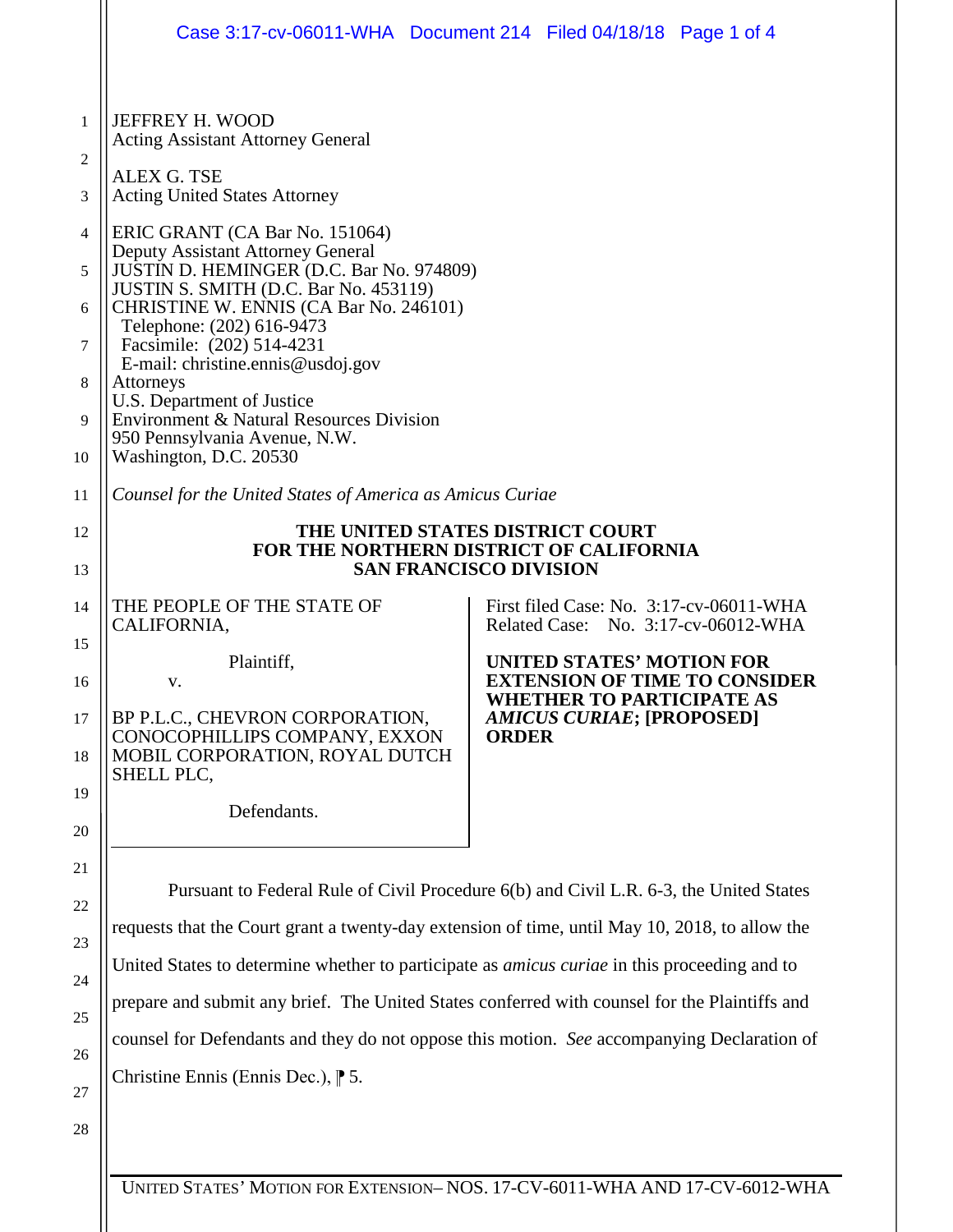## Case 3:17-cv-06011-WHA Document 214 Filed 04/18/18 Page 2 of 4

As support for this motion, the United States asserts the following:

On March 1, 2018, the Court invited the United States to submit an amicus brief regarding "whether (and the extent to which) federal common law should afford relief of the type requested by the complaints." Order Setting Deadline for Motions to Dismiss and Inviting United States to File Amicus Brief at 1, 17-CV-6011, ECF No. 136 (Mar. 1, 2018); 17-CV-6012, ECF No. 118. As the Court's invitation implicitly recognizes, the United States has strong interests in the development of federal common law and in the interpretation of the Clean Air Act and other federal statutes relating to energy production. Thus, the United States has proceeded diligently to consider the legal questions raised by these lawsuits and to determine whether to participate as an *amicus curiae*. The decision regarding whether to participate requires consultation and coordination with multiple components within the United States Department of Justice and with other federal agencies. *See* Ennis Dec. 2.

The Court originally requested the United States' brief by April 20, 2018, ten days after the close of briefing on the motions to dismiss. But on April 4, 2018, after Plaintiffs amended their complaints in this action, the Court set a new schedule for motions to dismiss. Order Setting Briefing Schedule for Motions to Dismiss Amended Complaint, 17-CV-6011, ECF No. 207 (Apr. 4, 2018); 17-CV-6012, ECF No. 176. The Court extended by approximately one month the deadlines for the parties to file their briefs, such that briefing on the motions to dismiss the amended complaints is now set to close on May 10, 2018. The Court also scheduled a hearing on the motions to dismiss for May 24, 2018 at 8:00 A.M. The Court has provided notice that other potential amici should follow the briefing deadlines for the party they support, but noted that this timeline "does not apply to any amicus brief submitted by the United States." Notice Re Timeline For Amicus Briefs, 17-CV-6011, ECF No. 209 (Apr. 17, 2018); 17-CV-6012, ECF No. 178.

Based on the need for intragovernmental coordination, the United States believes it will require an additional twenty days to complete the evaluation process and to draft and file an amicus brief (if the United States decides to do so). *See* Ennis Dec. <sup>2</sup>. Thus, in accordance

UNITED STATES' MOTION FOR EXTENSION – NOS. 17-CV-6011-WHA AND 17-CV-6012-WHA

 $\mathcal{D}_{\mathcal{L}}$ 

28

1

2

3

4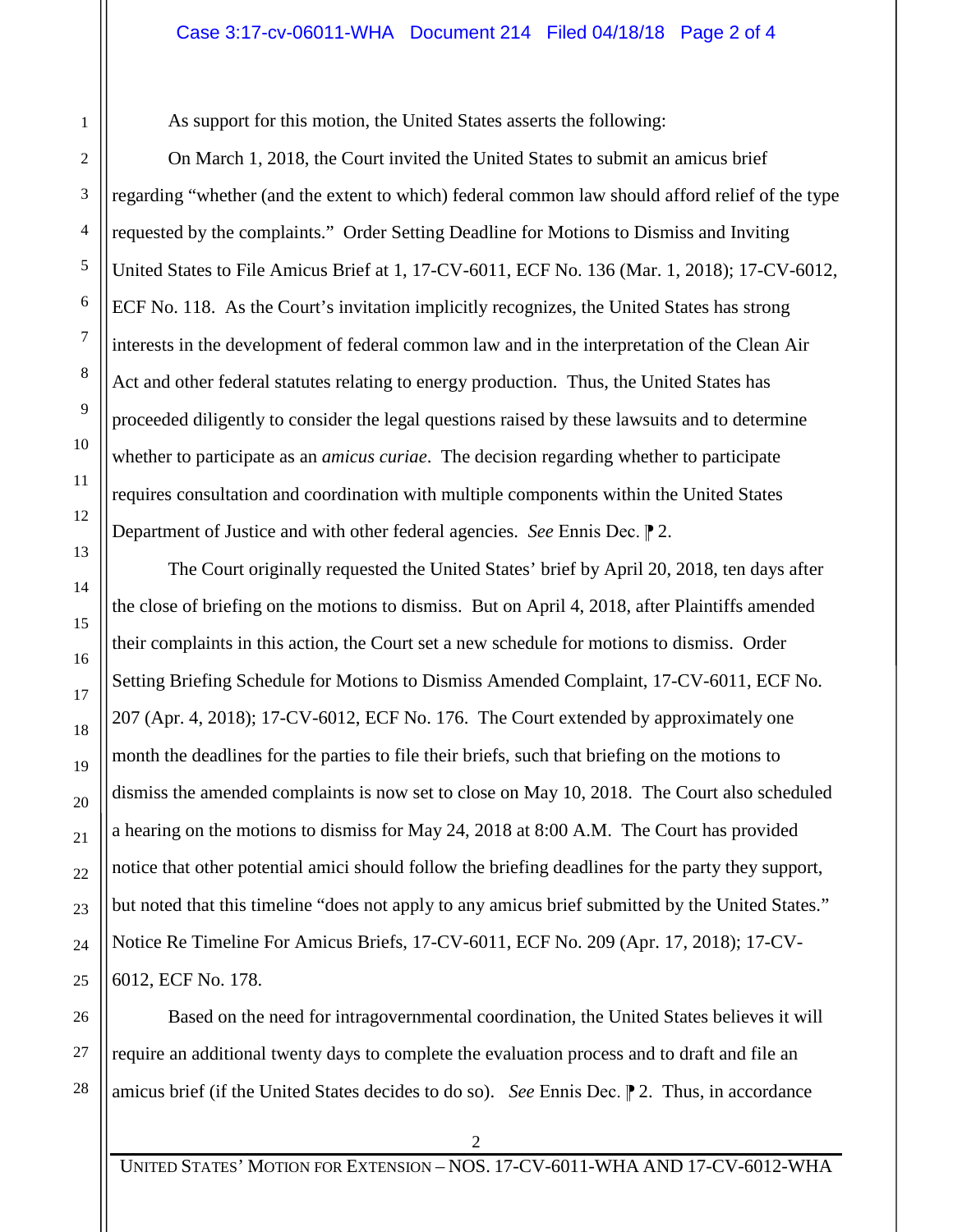## Case 3:17-cv-06011-WHA Document 214 Filed 04/18/18 Page 3 of 4

2 with the new schedule, the United States requests that the Court extend the deadline to file an amicus brief to May 10, 2018.

A twenty-day extension is a little shorter than the extension the new schedule affords the parties. Consistent with Civil L.R. 7, the deadline that the United States now proposes is two full weeks before the May 24 motions hearing date, allowing the parties and the Court time to review the United States' brief before the hearing. What is more, a twenty-day extension will give the United States the benefit of reviewing defendants' motion to dismiss and plaintiffs' opposition brief, as envisioned by the Court's original invitation to file an amicus brief.

For these reasons, the United States respectfully requests the Court grant a twenty-day extension of time, until May 10, 2018, for the United States to determine whether to participate as *amicus curiae* and file any brief. If the United States determines not to participate as *amicus curiae*, it will notify the Court accordingly.

1

3

4

5

6

7

8

9

10

11

12

13

14

15

16

17

18

19

20

21

22

23

24

25

26

27

28

Dated: April 18, 2018. Respectfully submitted,

JEFFREY H. WOOD Acting Assistant Attorney General Environment & Natural Resources Division

/s/ *Christine W. Ennis*\_\_\_\_\_\_\_\_\_\_ ERIC GRANT Deputy Assistant Attorney General JUSTIN D. HEMINGER JUSTIN S. SMITH CHRISTINE W. ENNIS

*Counsel for the United States of America*